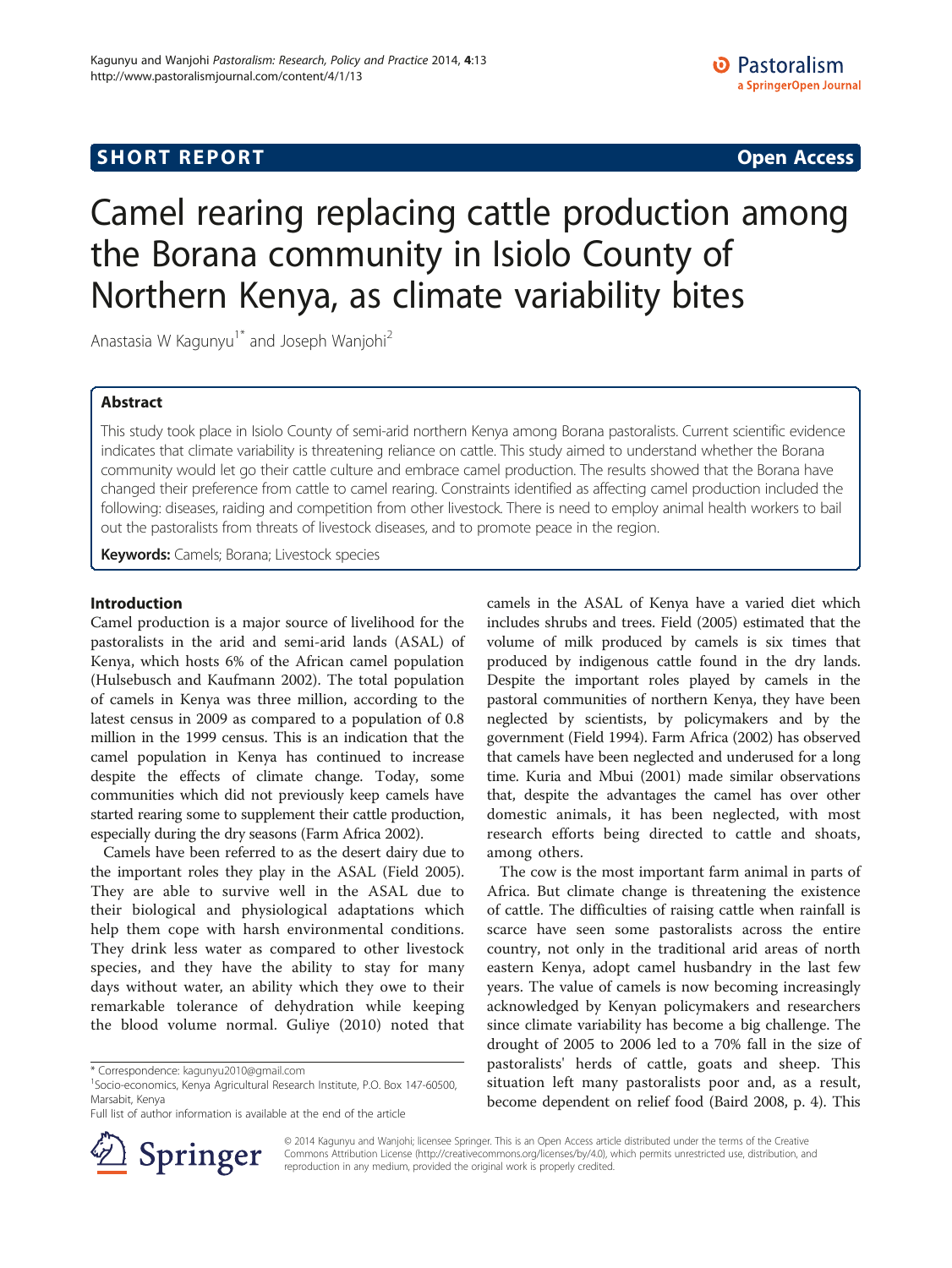has led some Kenyans in northern Kenya to abandon cattle rearing in favour of camels. This includes the Rendille pastoralists, while the Borana are heading in the same direction, and the Pokot, Maasai and Samburu groups have begun to introduce camels into their cattle herds. Some development agencies such as Ewaso Nyiro Development Authority, Arid-lands, FARM Africa, Lands Resource Management, CARE-Kenya, Food for the Hungry Kenya and Kenya Agricultural Research Institute (KARI) have started to promote camel rearing in the ASAL of northern Kenya. Camels can contribute to food security, given the lower ability of cattle to withstand the harsh climatic conditions associated with climate variability. It was important to try and understand whether the Borana communities of Isiolo were ready to let go their cattle culture and embrace camel production, which could be the best bet option for reducing poverty and food insecurity in the dry lands of northern Kenya.

This study indicated that the Borana community of Northern Kenya had recently diversified their livestock; they now reared cattle, camels, goats and sheep. They used this as a coping strategy against disasters and calamities, as different herds have different water and pasture requirements and different resilience to drought and diseases. The diversity of the herds ensures risk distribution. For example, small stock - goats and sheep - have high fecundity and hardiness to drought, which make them suitable for post-drought reconstitution strategies.

#### Study sites

This work was conducted in three villages in Isiolo County, namely, Kambi Odha, Kambi Bule and Kambi Garba. These areas are occupied by pastoralists and agro pastoralists including Borana, Somali, Turkana, Samburu, Rendille and Ameru. This study focused only on the Borana community, although the others are important but the Borana are the largest group in Isiolo County.

## Methods

A total of 400 respondents were interviewed, and the unit of study was household heads. This study collected both qualitative and quantitative data. Systematic sampling techniques were applied to select the respondents for the interviews, while purposive sampling was used to select focus group participants and key informants. Secondary data was collected from the literature, while primary data was gathered using questionnaires, focus group discussions, key informants and by direct observation.

Qualitative data derived from direct observations, focus group discussions and key informant interviews were presented in the discussions. Quantitative data derived from the household interviews were edited, coded and entered into a computer, and the Statistical Package for Social Science (SPSS) software version 20 was used for the analysis. Descriptive statistics were run to give frequencies and percentages on multiple-response questions.

## Results

#### Type of livestock owned by the respondents

Most of the people interviewed had diversified livestock holdings (Figure [1\)](#page-2-0). A total of 67% held at least four species of livestock (different combinations of cattle, camels, sheep, goats or donkeys), while 43.5% held camels in addition to other species. Of all the respondents, 1.8% said they had no livestock because these had died due to recurrent droughts and what was left was stolen by raiders. They were living as destitutes and relied on relief aid from the government and other development agents. Traditionally, the wealth of a Borana man was measured according to the number of livestock he owned, especially cattle. Those people who had no livestock were considered very poor, and the community used to loan them livestock. This community setting has been affected by climate variability as people now do not have enough to loan.

## Whether people have stopped rearing some livestock species due to climate variation

More than half (58.5%) of the respondents said they have not stopped rearing some livestock due to climate variability, while 41.5% of the respondents had stopped. On livestock which respondents have stopped rearing due to climate variability, some respondents said they have stopped rearing cattle since they do not survive for many days without water, and the respondents also indicated that since cattle are heavy feeders and they could not afford to provide forage for the cattle, in particular during drought periods. Others indicated that they had stopped rearing sheep because they cannot survive for many days without water. A few stated they have stopped rearing chickens as they die en masse due to diseases such as Newcastle disease.

#### The most preferred livestock species

The respondents were asked about the most preferred livestock species in the region. The majority of the respondents (71.5%) replied that they preferred camels, giving as their reasons that camels are most suited for the region, as they can stay for many days without water and food (Figure [2](#page-2-0)). This agrees with Field ([2005](#page-4-0)). Focus group discussions and key informant responses confirmed that camels have multiple purposes among the pastoral communities, which included providing transport in the desert, so many communities refer to camels as 'lorries' (trucks). Camels are also used for ecotourism and fulfil many social, religious as well as economic functions. Among other respondents, 22.3%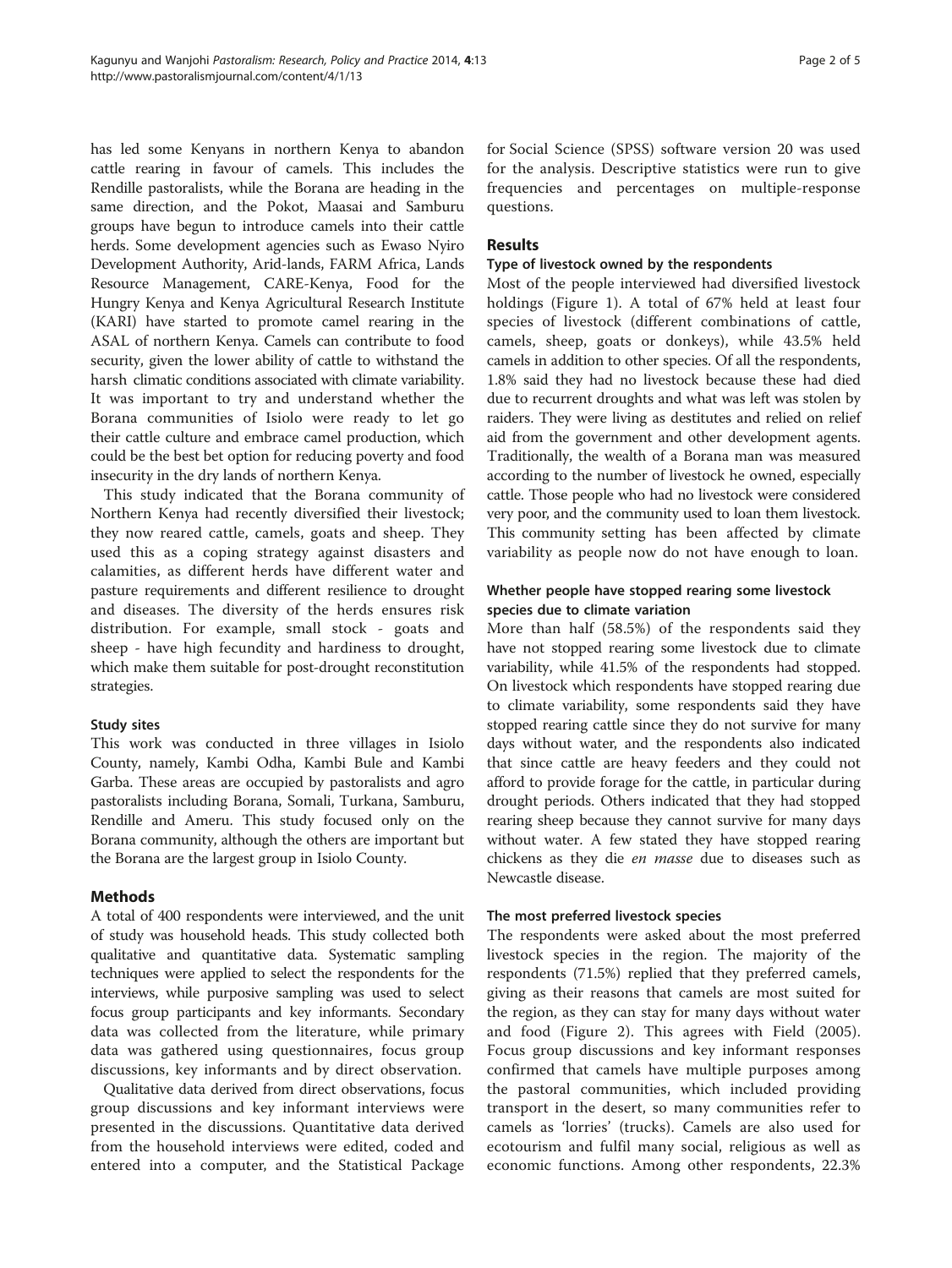<span id="page-2-0"></span>

indicated that they would prefer goats and sheep because they can give birth twice per year, and they have twin births. They also noted that sheep and goat milk is used as medicine for ulcers and stomach-related problems. Shoats were compared to camels as they are both in the category of browsers, especially goats. Focus group discussions noted that shoats are easy and cheap to restock after a disaster. Only a small percentage (4.5%) of respondents indicated they preferred rearing cattle. The reason given for this was that when cattle were sold, they were able to get more income as compared to selling other livestock species in the region.

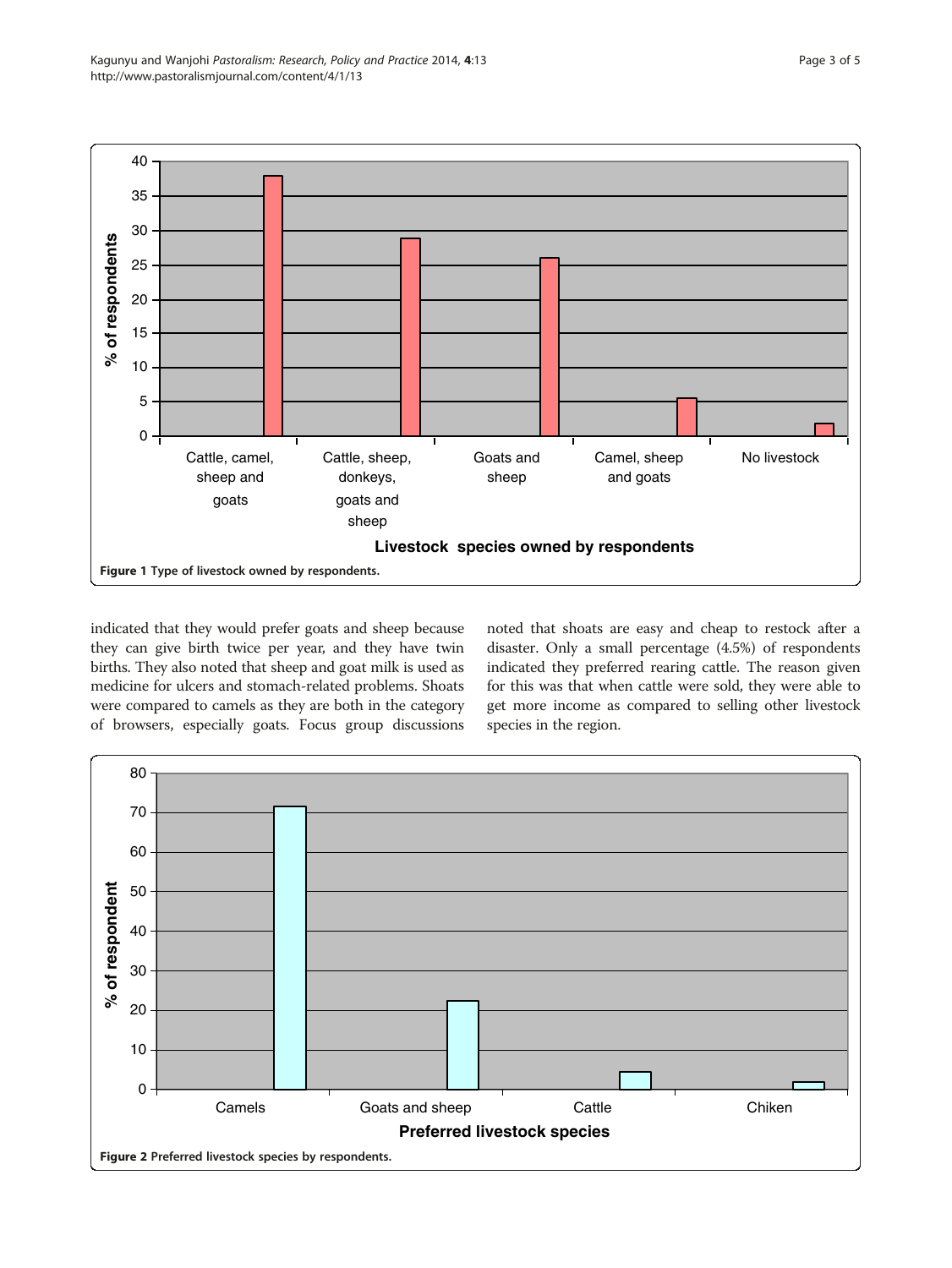## Adoption of camel culture by the Borana pastoralists of Isiolo County

This study found a trend among the Borana of Isiolo towards camel rearing. There is a shift from an old strategy that was socially and culturally centred on cattle pastoralism to new livelihoods that are more dependent on camels and small stock. According to the focus group discussions and responses from key informants, the Borana pastoralists used to be referred to as 'cattle owners' due to the attachment they had to cattle. Traditionally it was mandatory for every Borana household to own cattle and wealth was measured according to the number of cattle one had. Those who did not own cattle were considered the poorest and their relatives used to loan them female cows so as to build a herd. The Borana used to have a negative attitude towards the practice of rearing camels and used to associate it with inferior cultures. Focus groups and key informants reported that two clans among the Borana, the Karaiumbere and Aswa, used to consider it taboo for a person to have camels and to eat its products, namely milk and meat. This study found now that nowadays those two clans rear camels and use their products.

## Factors that lead to the popularity of camel production in the study site

From the focus group and key informant discussions, this study found that camels are preferred due to many factors. Their adaptation makes them survive rainless seasons on the scantiest feed and exist in areas where other livestock species cannot survive. Camels and their products fulfil many socio-economic functions among the livestock keepers. Camel meat and milk is consumed by the pastoral communities, especially during the time of drought. Although camels are rarely slaughtered, during the dry season they are slaughtered and their meat is preserved, so that many households depend on the dry meat for a longer period. Camels produce 4 to 6l of milk per day, which is consumed by camel keepers whenever the camels are near the home sites, during dry and drought periods and some is sold which brings income to the households. When milk is plentiful, it is fermented into a product called *mala*. Camel milk is highly regarded by the camel keepers as it is believed to have medicinal value to cure various diseases such as diabetes, ulcers and stomach-related problems.

This study found that camel hides were important products, used both for domestic purposes and for sale. The hides were used to build the roofs for traditional pastoral houses. They were also used for making ropes, guards, drums, seats, sandals, prayer mats used by Muslims and water and milk containers. Camels are used as means of transport for camel keepers. They offer good means of

transport to the pastoralists when migrating as they carry their household goods and the materials of their traditional houses. Camels carry old people, the ill, toddlers, pregnant women and those who have just given birth.

#### Availability of forage for camel production

The Borana pastoral communities have discovered that camels can also feed on anno (Euphorbia tirucalli) plants used to make live fences. This forage is available in Isiolo County in large quantities. The information gathered from focus group discussions and direct information indicated that the plant has become very popular as camel forage, and it is abundant in Isiolo town and Meru County, adjacent to Isiolo County. Camel keepers have been sourcing the forage from the neighbouring County, and this has promoted peri-urban camel rearing in Isiolo town.

#### Constraints associated with camel rearing

The respondents in this study reported that camel production is affected by diseases such as trypanosomiasis, camel pox, Rift Valley fever, pneumonia and ectoparasites. They also indicated that mastitis frequently interfered with milk production.

This study noted that the Borana persist in keeping indigenous camels which have low milk yields compared to Pakistan camels and Somali breeds which are considered to be superior to the local Borana camels. Their camels also take longer time to mature than the Somali camels and exotics. Little attention has been given to the improvement of camel husbandry in order to increase milk and meat production.

Another constraint to camel production which was identified by the study was insecurity in the study area. Livestock rustling, a cultural practice which has been used by most pastoral communities, has become frequent and more violent than it used to be, and this has led to increased fear among the Borana who complained that they produce camels for raiders to steal. This is very discouraging.

Furthermore, this study revealed that camels and their products have limited markets as compared to other livestock such as cattle and small ruminants. The reason for this is that there is very little domestic demand for camel products and most of the products are consumed by the camel-producing communities, while consumption of camel products by non-camel producing communities is limited. The Kenya Meat Commission, which deals with livestock meat production, does not deal with camel meat.

## Recommendations

The study has shown the new role played by camel production in food security, response to climate variability